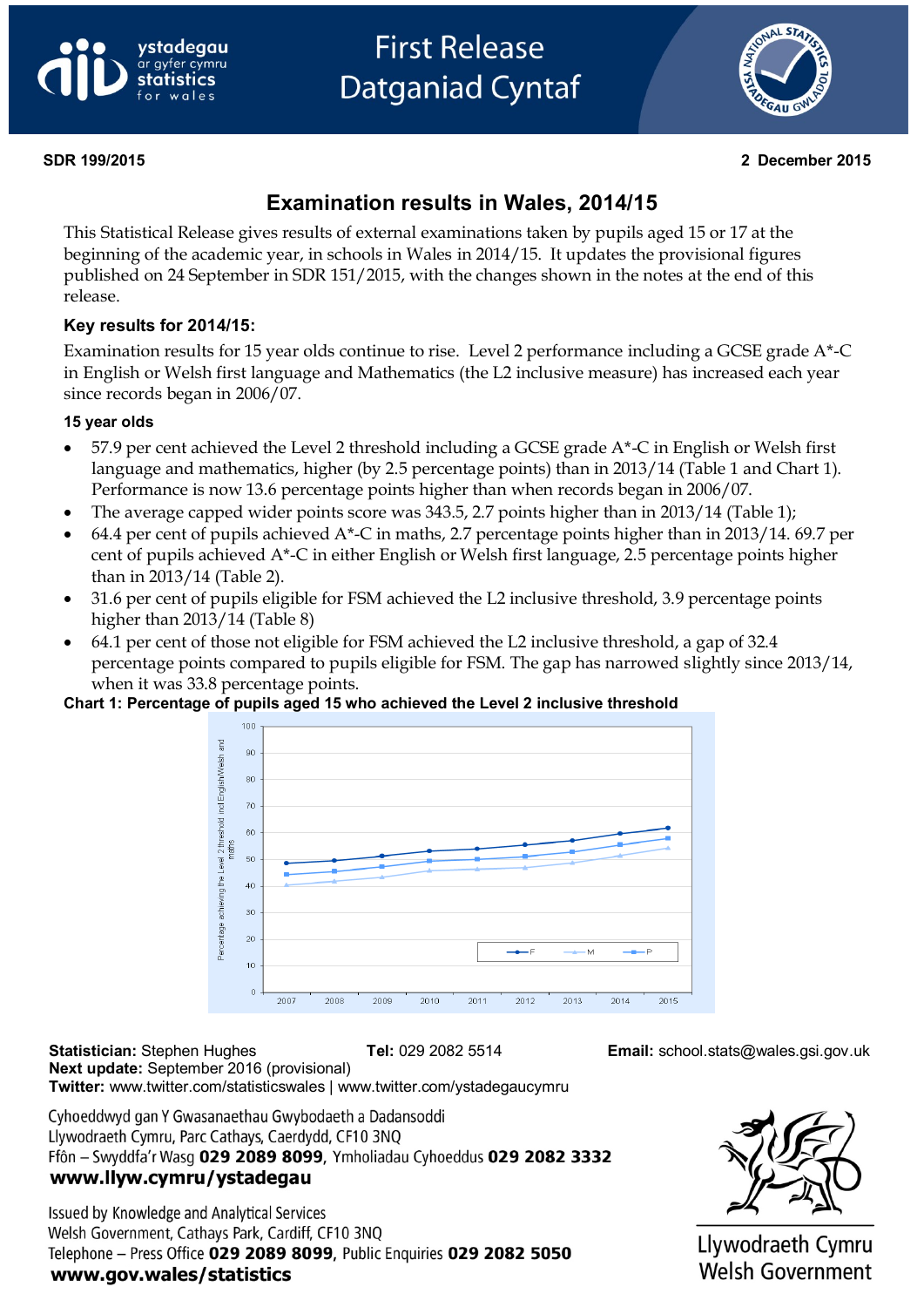#### **Table 1: Headline indicators for pupils aged 15 at the start of the academic year (a) (b)**

|         |           |              |              | Percentage of pupils aged 15 who |               |              |              |
|---------|-----------|--------------|--------------|----------------------------------|---------------|--------------|--------------|
|         |           |              |              | achieved the                     |               |              |              |
|         |           |              |              | Level <sub>2</sub>               |               |              |              |
|         |           |              |              | threshold                        |               |              |              |
|         |           |              |              | including a                      |               |              |              |
|         |           |              |              | GCSE grade                       |               |              | Average      |
|         |           |              |              | A*-C in English                  |               | Average      | capped (e)   |
|         | Number of | achieved the | achieved the | or Welsh first                   | achieved the  | wider        | wider        |
|         | pupils    | Level 1      | Level 2      | language and                     | Core Subject  | points score | points score |
|         | aged 15   | threshold    | threshold    | mathematics (c)                  | Indicator (d) | per pupil    | per pupil    |
| 2001/02 | 37,116    | 84.8         | 50.5         |                                  | 36.9          |              |              |
| 2002/03 | 37,993    | 85.1         | 51.1         |                                  | 37.5          |              |              |
| 2003/04 | 39,212    | 85.3         | 51.4         | $\ddotsc$                        | 37.7          | 324.7        |              |
| 2004/05 | 38,495    | 85.2         | 52.2         | $\ddotsc$                        | 38.4          | 327.7        |              |
| 2005/06 | 38,859    | 86.0         | 53.8         |                                  | 39.7          | 335.4        |              |
| 2006/07 | 39,576    | 86.0         | 55.0         | 44.4                             | 40.0          | 343.9        | ٠.           |
| 2007/08 | 39,027    | 86.8         | 58.0         | 45.6                             | 44.4          | 356.0        | ٠.           |
| 2008/09 | 37,607    | 88.2         | 60.7         | 47.2                             | 46.0          | 378.9        |              |
| 2009/10 | 37,072    | 89.7         | 63.8         | 49.4                             | 48.0          | 394.3        | 305.1        |
| 2010/11 | 36,088    | 90.3         | 67.3         | 50.1                             | 48.7          | 422.9        | 311.6        |
| 2011/12 | 35,404    | 91.8         | 72.6         | 51.1                             | 48.9          | 465.0        | 323.5        |
| 2012/13 | 36,617    | 93.2         | 77.8         | 52.7                             | 49.2          | 501.2        | 333.1        |
| 2013/14 | 35,168    | 94.0         | 82.3         | 55.4                             | 52.6          | 524.5        | 340.8        |
| 2014/15 | 34,004    | 94.4         | 84.1         | 57.9                             | 54.8          | 530.7        | 343.5        |
| 2014/15 |           |              |              |                                  |               |              |              |
| Males   | 17,405    | 93.2         | 80.9         | 54.3                             | 51.7          | 506.9        | 332.3        |
| Females | 16,599    | 95.7         | 87.5         | 61.8                             | 58.0          | 555.6        | 355.2        |

(a) Up to 2005/06, includes GCSEs, GCSE Short Course, GNVQs and NVQs. From 2006/07, includes all qualifications approved for pre-16 use in Wales.

(b) Ages at the start of the academic year. Includes results for 15 year old pupils, in maintained schools and independent schools, achieved during the academic year and any examinations taken at earlier age.

(c) Please see section 3 of the notes for more details

(d) Core Subject Indicator: achieved GCSE grade A\*-C in each of English or Welsh first language, mathematics and science.

(e) Average capped wider point scores are calculated using the best 8 results.

#### **Table 2: Performance by individual subject for pupils aged 15 at the start of the academic year (a) (b)**

|         |           |                   |             | Percentage of pupils aged 15 who |             |                | Of those who entered<br>Weish First Language: |
|---------|-----------|-------------------|-------------|----------------------------------|-------------|----------------|-----------------------------------------------|
|         | Number    | achieved          | achieved    | achieved                         | achieved    | entered        | achieved                                      |
|         | of pupils | $A^*$ -C in       | $A^*$ -C in | $A^*$ -C in                      | $A^*$ -C in | Welsh          | $A^*$ -C in                                   |
|         | aged 15   | English/Welsh (c) | English (d) | Maths                            | Science (e) | First Language | Welsh (f)                                     |
| 2010/11 | 36.088    | 63.7              | 62.8        | 56.5                             | 65.9        | 5.242          | 74.6                                          |
| 2011/12 | 35.404    | 63.5              | 62.2        | 58.4                             | 70.6        | 5.207          | 73.8                                          |
| 2012/13 | 36,617    | 64.0              | 62.9        | 60.3                             | 74.8        | 5,591          | 73.5                                          |
| 2013/14 | 35.168    | 67.2              | 66.2        | 61.7                             | 82.3        | 5,548          | 73.7                                          |
| 2014/15 | 34.004    | 69.7              | 68.6        | 64.4                             | 84.0        | 5.452          | 75.2                                          |

(a) Includes all core qualifications approved for pre-16 use in Wales.

(b) Ages at the start of the academic year. Includes results for 15 year old pupils, in maintained schools and independent schools, achieved during the academic year and any examinations taken at earlier age.

(c) For each pupil the best grade of English language, English literature, Welsh

first language and Welsh literature is taken.

(d) For each pupil the best grade of English language and English literature is taken.

(e) Includes single and double award core science.

(f) For each pupil the best grade of Welsh language and Welsh literature is taken. The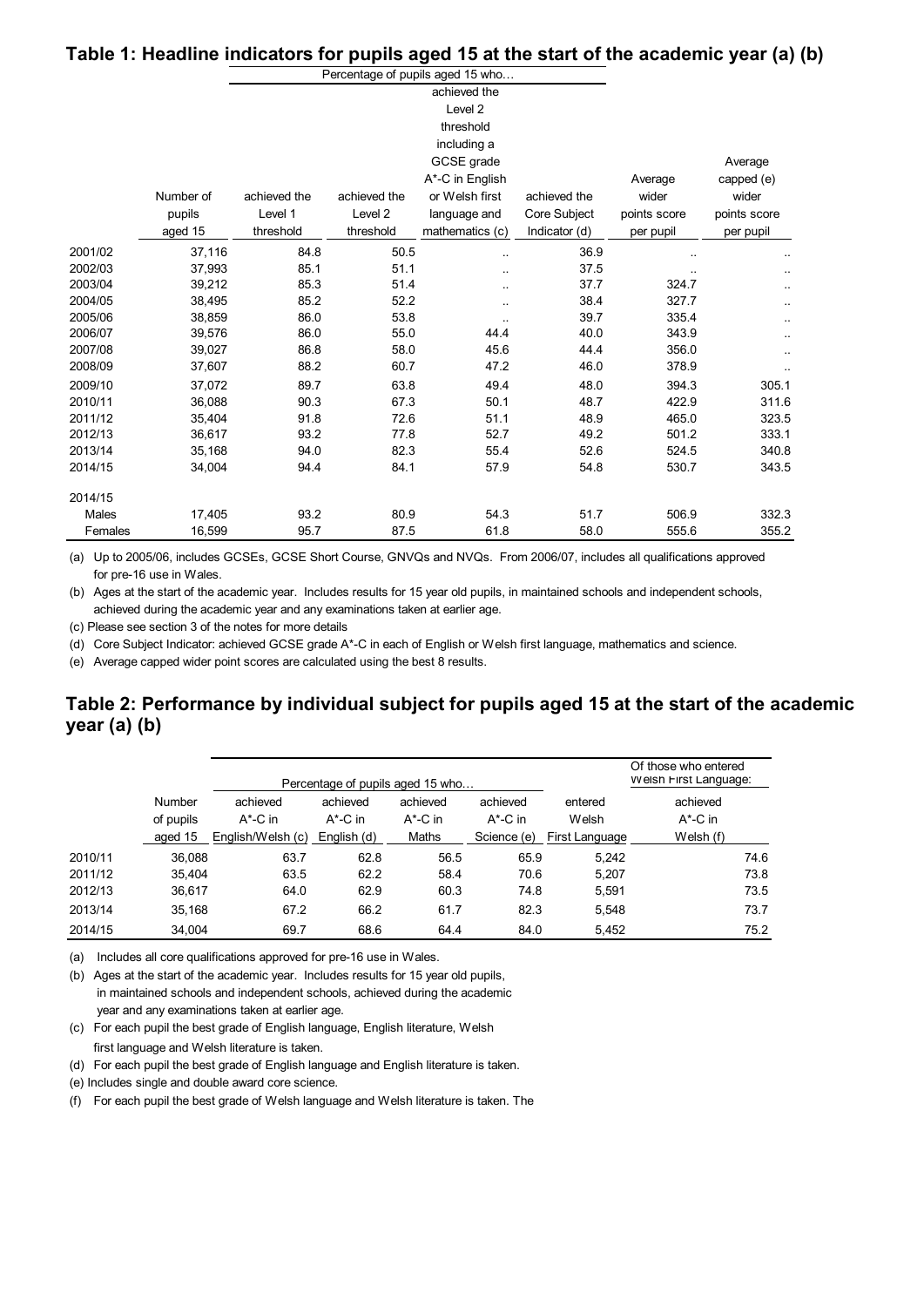### **Table 3: Headline indicators for pupils aged 17 at the start of the academic year (a) (b)**

|             | Number of<br>pupils aged 17<br>entering a<br>volume<br>equivalent to 2<br>A levels | Percentage of 17<br>year old pupils<br>entering a volume<br>equivalent to 2<br>A levels who<br>achieved the<br>Level 3 threshold | Number of<br>pupils aged 17 | Average wider<br>points score for<br>pupils aged 17 |
|-------------|------------------------------------------------------------------------------------|----------------------------------------------------------------------------------------------------------------------------------|-----------------------------|-----------------------------------------------------|
| 2001/02     | 9,486                                                                              | 94.4                                                                                                                             | 11,201                      |                                                     |
| 2002/03     | 9,848                                                                              | 93.9                                                                                                                             | 11,568                      |                                                     |
| 2003/04     | 10,041                                                                             | 94.9                                                                                                                             | 11,822                      |                                                     |
| 2004/05     | 10,373                                                                             | 94.4                                                                                                                             | 12,072                      |                                                     |
| 2005/06     | 10,731                                                                             | 93.9                                                                                                                             | 12,507                      |                                                     |
| 2006/07     | 10.592                                                                             | 93.9                                                                                                                             | 12,418                      | 618.5                                               |
| 2007/08     | 10,943                                                                             | 94.2                                                                                                                             | 12,653                      | 630.9                                               |
| 2008/09 (r) | 11,544                                                                             | 95.9                                                                                                                             | 13,241                      | 687.7                                               |
| 2009/10 (r) | 11,662                                                                             | 94.8                                                                                                                             | 13,586                      | 747.9                                               |
| 2010/11 (r) | 11,489                                                                             | 96.5                                                                                                                             | 13,615                      | 798.9                                               |
| 2011/12     | 11,538                                                                             | 96.9                                                                                                                             | 13,632                      | 772.9                                               |
| 2012/13     | 11,706                                                                             | 96.5                                                                                                                             | 13,365                      | 806.6                                               |
| 2013/14     | 11,447                                                                             | 97.1                                                                                                                             | 13,102                      | 804.1                                               |
| 2014/15     | 11,838                                                                             | 97.0                                                                                                                             | 13,473                      | 799.7                                               |
| 2014/15     |                                                                                    |                                                                                                                                  |                             |                                                     |
| Males       | 5,308                                                                              | 95.9                                                                                                                             | 6,267                       | 746.5                                               |
| Females     | 6,530                                                                              | 97.8                                                                                                                             | 7,206                       | 845.9                                               |

(a) Up to 2005/06, includes A levels, AS levels and Advanced Vocational Certificates of Education (AVCE). From 2006/07, includes all qualifications approved for use in Wales.

(b) Includes independent schools, but excludes further education institutions.

(r) Figures for 2009 to 2011 have been revised after an error was found in the number of pupils aged 17 entering a volume equivalent to 2 A levels. This has had a minor effect on the L3 threshold figures for these years. Further detail on the revisions is provided in the notes section of the release.

• 97.0 per cent of those entering a volume equivalent to 2 A levels achieved the Level 3 threshold, compared to 97.1 per cent in 2013/14;

• The average wider points score was 799.7, 4.4 points lower than in 2013/14.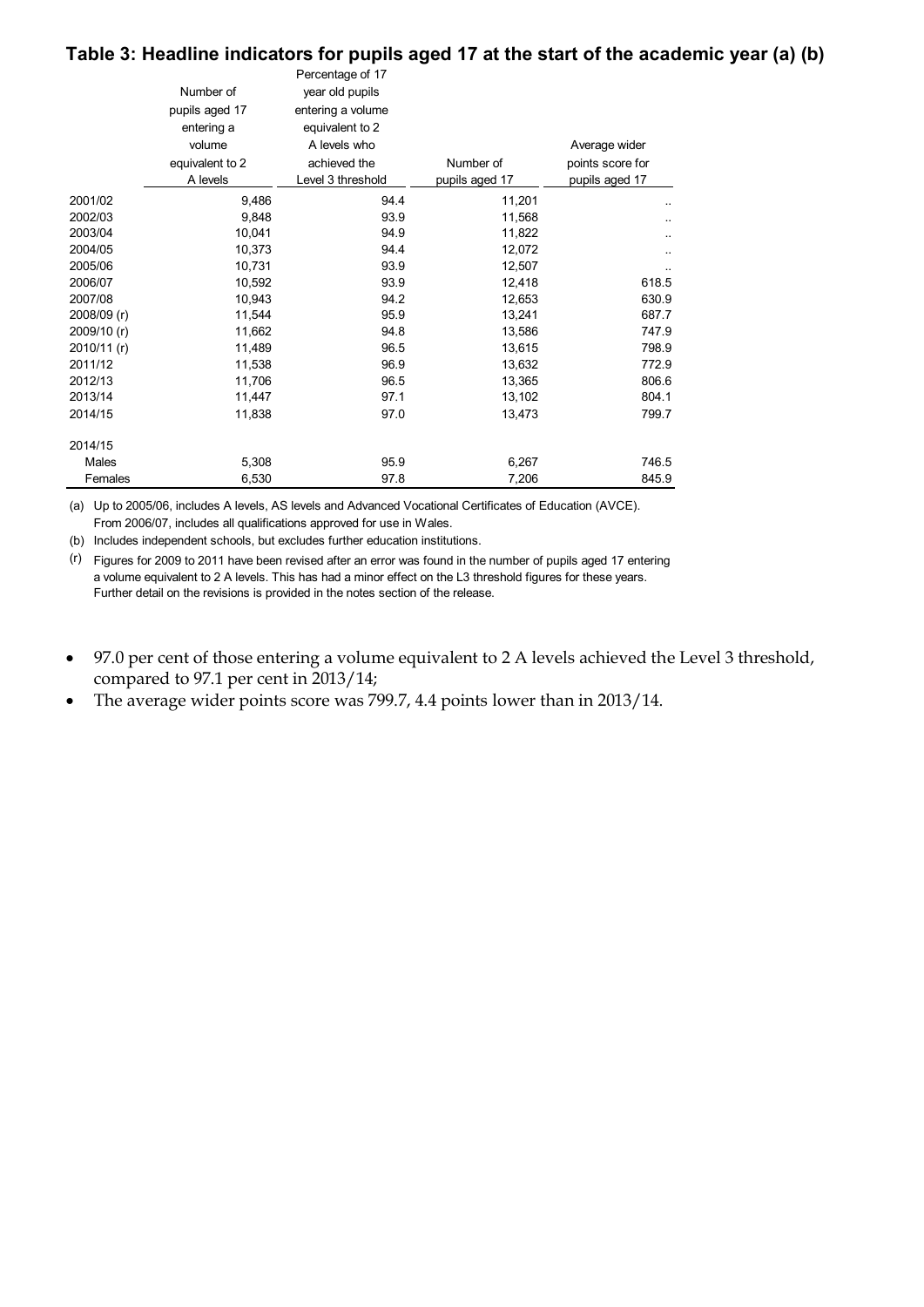# **Table 4: Pupils aged 15 at the start of the academic year, 2014/15, by LA (a) (b)**

|                          |           |              |              | Percentage of pupils aged 15 who |               |              |              |
|--------------------------|-----------|--------------|--------------|----------------------------------|---------------|--------------|--------------|
|                          |           |              |              | achieved the                     |               |              |              |
|                          |           |              |              | Level <sub>2</sub>               |               |              |              |
|                          |           |              |              | threshold                        |               |              |              |
|                          |           |              |              | including a                      |               |              |              |
|                          |           |              |              | GCSE grade                       |               |              | Average      |
|                          |           |              |              | A*-C in English                  |               | Average      | capped (e)   |
|                          | Number of | achieved the | achieved the | or Welsh first                   | achieved the  | wider        | wider        |
|                          | pupils    | Level 1      | Level 2      | language and                     | Core Subject  | points score | points score |
|                          | aged 15   | threshold    | threshold    | mathematics (c)                  | Indicator (d) | per pupil    | per pupil    |
| Isle of Anglesey         | 682       | 96.3         | 83.1         | 56.9                             | 54.4          | 571.7        | 351.1        |
| Gwynedd                  | 1,310     | 97.9         | 88.9         | 63.3                             | 62.4          | 617.2        | 362.0        |
| Conwy                    | 1,148     | 95.6         | 83.6         | 54.2                             | 50.8          | 502.1        | 339.4        |
| Denbighshire             | 1,243     | 94.9         | 86.0         | 56.1                             | 51.9          | 543.7        | 345.4        |
| Flintshire               | 1,678     | 94.5         | 83.2         | 60.6                             | 58.7          | 541.9        | 342.1        |
| Wrexham                  | 1,302     | 92.8         | 71.9         | 52.1                             | 48.7          | 509.2        | 326.0        |
| Powys                    | 1,455     | 97.1         | 88.7         | 63.9                             | 60.2          | 541.0        | 356.2        |
| Ceredigion               | 740       | 96.8         | 89.9         | 62.7                             | 61.4          | 521.5        | 358.9        |
| Pembrokeshire            | 1,286     | 95.4         | 83.0         | 54.2                             | 51.9          | 544.8        | 343.2        |
| Carmarthenshire          | 1,972     | 95.8         | 87.0         | 61.1                             | 58.2          | 580.3        | 353.9        |
| Swansea                  | 2,384     | 96.7         | 88.9         | 64.0                             | 60.6          | 578.9        | 358.4        |
| <b>Neath Port Talbot</b> | 1,542     | 96.0         | 92.0         | 58.4                             | 54.3          | 586.4        | 358.7        |
| Bridgend                 | 1,617     | 95.2         | 83.7         | 59.7                             | 58.6          | 527.6        | 343.5        |
| The Vale of Glamorgan    | 1,560     | 95.8         | 89.4         | 64.9                             | 63.9          | 585.0        | 357.9        |
| Rhondda, Cynon, Taff     | 2,738     | 95.7         | 87.1         | 54.6                             | 53.3          | 546.7        | 345.6        |
| Merthyr Tydfil           | 616       | 96.8         | 85.4         | 51.9                             | 48.9          | 560.2        | 343.8        |
| Caerphilly               | 1,977     | 96.7         | 80.1         | 52.6                             | 50.6          | 500.7        | 340.7        |
| <b>Blaenau Gwent</b>     | 673       | 91.8         | 74.3         | 47.7                             | 40.6          | 449.4        | 317.7        |
| Torfaen                  | 1,223     | 96.0         | 83.1         | 56.7                             | 54.5          | 482.0        | 338.6        |
| Monmouthshire            | 809       | 97.0         | 91.2         | 66.9                             | 63.3          | 516.4        | 355.9        |
| Newport                  | 1,634     | 94.3         | 83.7         | 54.2                             | 49.6          | 514.4        | 338.9        |
| Cardiff                  | 3,324     | 92.1         | 81.6         | 59.3                             | 56.5          | 497.2        | 336.9        |
| Wales (f)                | 34,004    | 94.4         | 84.1         | 57.9                             | 54.8          | 530.7        | 343.5        |

(a) Includes all qualifications approved for pre-16 use in Wales.

(b) Ages at the start of the academic year. Includes results for 15 year old pupils, in maintained schools, achieved during the academic year and any examinations taken at earlier age.

(c) Please see section 3 of the notes for more details

(d) Core Subject Indicator: achieved the Level 2 threshold in each of English or Welsh first language, mathematics and science.

(e) Average capped wider point scores are calculated using the best 8 results.

(f) Includes independent schools and pupils from a non-English or Welsh background education.



- In 2014/15, Monmouthshire had the highest percentage of 15 year olds achieving the Level 2 inclusive threshold (66.9 per cent), while Blaenau Gwent had the lowest percentage (47.7 per cent).
- Gwynedd had the highest average capped points score (362.0), while Blaenau Gwent had the lowest (317.7)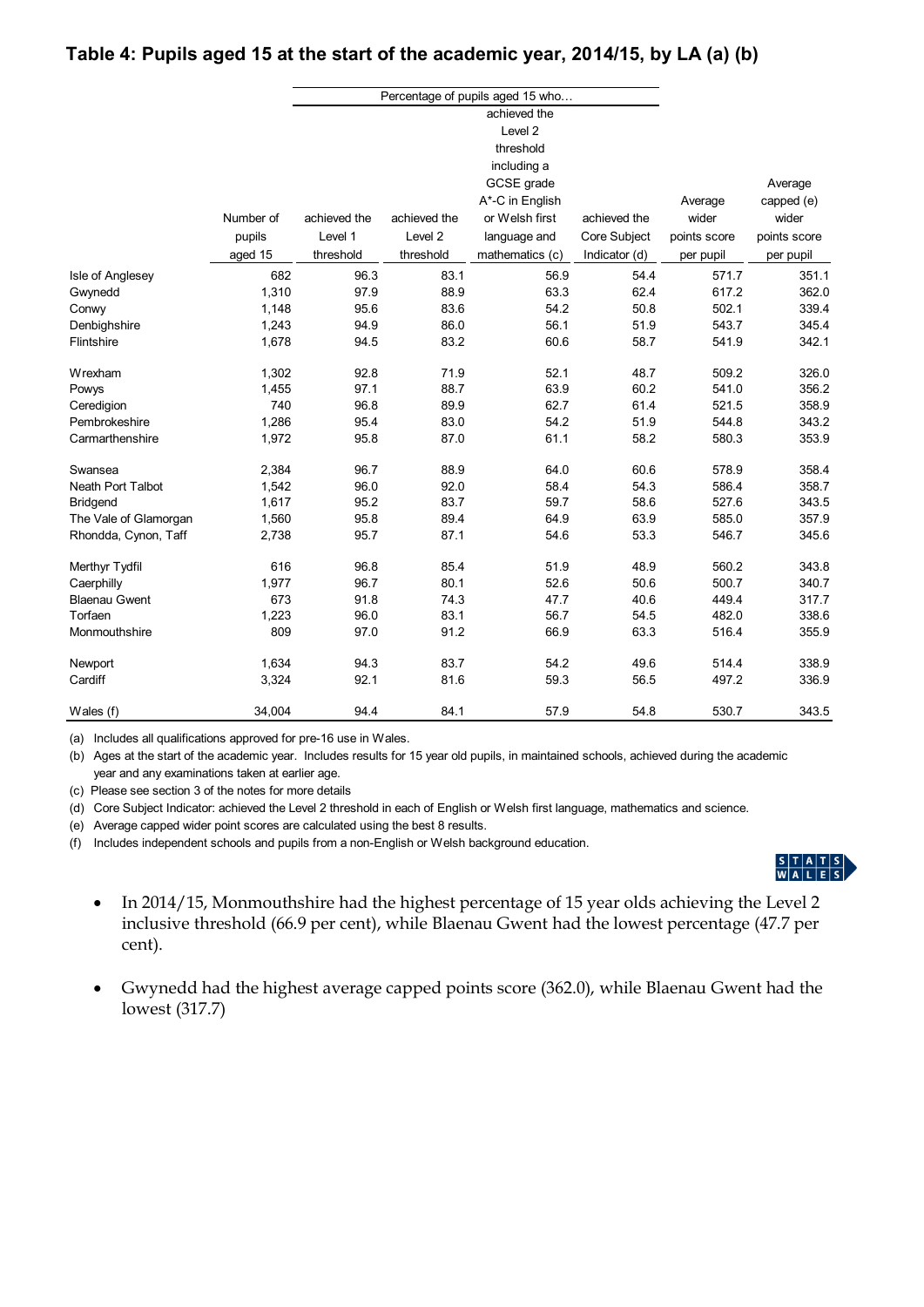## **Table 5: Pupils aged 17 at the start of the academic year, 2014/15, by LA (a) (b)**

|                          |                 | Percentage of 17  |                |                  |
|--------------------------|-----------------|-------------------|----------------|------------------|
|                          | Number of       | year old pupils   |                |                  |
|                          | pupils aged 17  | entering a volume |                |                  |
|                          | entering a      | equivalent to 2   |                |                  |
|                          | volume          | A levels who      |                | Average wider    |
|                          | equivalent to 2 | achieved the      | Number of      | points score for |
|                          | A levels        | Level 3 threshold | pupils aged 17 | pupils aged 17   |
| Isle of Anglesey         | 287             | 96.5              | 306            | 843.6            |
| Gwynedd                  | 364             | 98.4              | 376            | 893.9            |
| Conwy                    | 552             | 95.8              | 601            | 846.1            |
| Denbighshire             | 408             | 97.1              | 479            | 687.2            |
| Flintshire               | 627             | 97.1              | 704            | 755.4            |
| Wrexham                  | 115             | 96.5              | 161            | 687.0            |
| Powys                    | 574             | 97.6              | 621            | 862.7            |
| Ceredigion               | 404             | 98.8              | 438            | 914.3            |
| Pembrokeshire            | 535             | 95.9              | 591            | 870.0            |
| Carmarthenshire          | 679             | 98.1              | 735            | 862.7            |
| Swansea                  | 555             | 96.8              | 661            | 692.7            |
| <b>Neath Port Talbot</b> | 157             | 94.3              | 189            | 779.0            |
| <b>Bridgend</b>          | 759             | 97.6              | 848            | 776.5            |
| The Vale of Glamorgan    | 708             | 98.4              | 815            | 891.7            |
| Rhondda, Cynon, Taff     | 1,180           | 97.0              | 1,398          | 730.2            |
| Merthyr Tydfil (c)       | 0               |                   | 10             | 50.5             |
| Caerphilly               | 560             | 97.7              | 613            | 777.1            |
| Blaenau Gwent (c)        | $\Omega$        |                   | 11             | 11.7             |
| Torfaen                  | 415             | 96.6              | 491            | 752.3            |
| Monmouthshire            | 373             | 97.9              | 400            | 740.0            |
| Newport                  | 750             | 92.3              | 843            | 825.1            |
| Cardiff                  | 1,166           | 96.9              | 1,345          | 866.0            |
| Wales (d)                | 11,838          | 97.0              | 13,473         | 799.7            |

(a) Includes all qualifications approved for use in Wales.

(b) Ages at the start of the academic year. Includes results for 17 year old pupils, in maintained schools, achieved during the academic year and any examinations taken at earlier age.

(c) There are no longer any sixth forms in Blaenau Gwent and Merthyr Tydfil.

(d) Includes independent schools, but excludes further education institutions.



• In 2014/15 Ceredigion had the highest percentage of 17 year olds who entered a volume equivalent to 2 A levels achieving the Level 3 threshold (98.8 per cent), while Newport had the lowest percentage (92.3 per cent);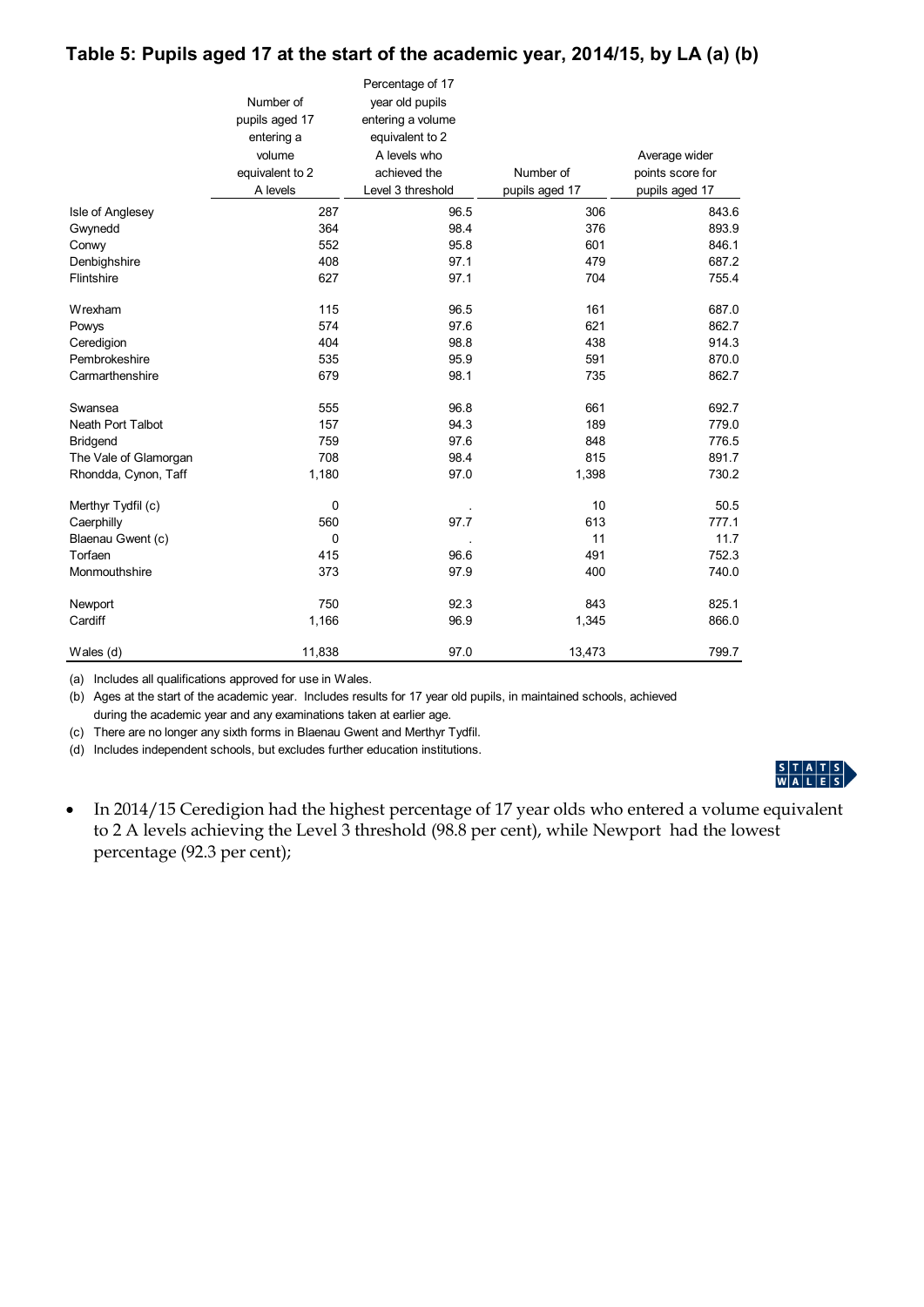## **Table 6: GCSE entries and results (pupils aged 15) by subject group, 2014/15 (a) (b) (c)**

|                                            | Percentage of entries achieved at grade: |                          |                |          |          |                      |                |                |                          |          |                   |                         |
|--------------------------------------------|------------------------------------------|--------------------------|----------------|----------|----------|----------------------|----------------|----------------|--------------------------|----------|-------------------|-------------------------|
| Subject Group                              | Number<br>of entries                     | $A^*$                    | A              | В        | С        | D                    | Ε              | F              | G                        |          | $A^*$ -C $A^*$ -G | No<br>graded<br>result  |
| Sciences                                   |                                          |                          |                |          |          |                      |                |                |                          |          |                   |                         |
| <b>Biological Sciences</b>                 | 5,555                                    | 16                       | 27             | 28       | 21       | 6                    | 1              |                |                          | 92       | 100               |                         |
| Chemistry                                  | 5,442                                    | 19                       | 26             | 27       | 22       | 6                    | 1              |                | $\overline{\phantom{0}}$ | 93       | 100               |                         |
| Physics                                    | 5,483                                    | 19                       | 24             | 28       | 22       | 6                    | 1              |                | $\overline{a}$           | 92       | 100               |                         |
| Single Science                             | 5,155                                    | 1                        | 3              | 9        | 38       | 28                   | 10             | 5              | 3                        | 51       | 97                | 3                       |
| <b>Additional Science</b>                  | 11,865                                   | 3                        | 11             | 23       | 35       | 17                   | 6              | 3              | 1                        | 72       | 99                | 1                       |
| <b>Other Science</b>                       | 614                                      | 9                        | 22             | 27       | 22       | 8                    | 6              | 3              | 1                        | 81       | 99                | 1                       |
| Design and Technology                      | 7,516                                    | 3                        | 12             | 21       | 26       | 19                   | 10             | 5              | 2                        | 63       | 99                | 1                       |
| <b>ICT</b>                                 | 5,716                                    | 4                        | 21             | 28       | 21       | 11                   | $\overline{7}$ | 4              | $\overline{2}$           | 75       | 99                | 1                       |
| <b>Home Economics</b>                      | 2,698                                    | 1                        | 9              | 20       | 26       | 21                   | 12             | $\overline{7}$ | 3                        | 56       | 99                | 1                       |
| Mathematics                                | 32,968                                   | 7                        | 10             | 14       | 35       | 12                   | 8              | $\overline{7}$ | 5                        | 66       | 98                | $\overline{c}$          |
| Social Sciences                            |                                          |                          |                |          |          |                      |                |                |                          |          |                   |                         |
| <b>Business Studies</b>                    | 2,039                                    | 3                        | 14             | 23       | 24       | 18                   | 10             | 5              | 2                        | 64       | 98                | 2                       |
| Economics                                  | 129                                      | 12                       | 19             | 29       | 19       | 15                   | $\overline{2}$ | $\mathbf 0$    | 2                        | 79       | 98                | 2                       |
| Geography                                  | 9,674                                    | 7                        | 16             | 20       | 25       | 17                   | 8              | 4              | 2                        | 68       | 99                | 1                       |
| History                                    | 11,340                                   | 10                       | 19             | 22       | 18       | 13                   | 8              | 6              | 3                        | 69       | 99                | 1                       |
| Humanities                                 | 83                                       | 0                        | 10             | 23       | 19       | 16                   | 8              | 11             | 8                        | 52       | 95                | 5                       |
| <b>Social Studies</b>                      | 1,701                                    | 3                        | 14             | 25       | 24       | 14                   | 10             | 5              | 3                        | 66       | 97                | 3                       |
| <b>Vocational Studies</b>                  | 2,049                                    | 1                        | 11             | 23       | 26       | 21                   | 10             | 5              | $\overline{c}$           | 61       | 99                | 1                       |
| Arts                                       |                                          |                          |                |          |          |                      |                |                |                          |          |                   |                         |
| Art and Design                             | 8,589                                    | 9                        | 15             | 23       | 30       | 14                   | 5              | 2              | 1                        | 78       | 99                | 1                       |
| <b>Classical Studies</b>                   | 157                                      | 21                       | 22             | 15       | 14       | 12                   | 5              | 6              | 4                        | 71       | 99                | 1                       |
| <b>Communication Studies</b>               | 2,033                                    | 3                        | 13             | 25       | 25       | 16                   | 8              | 5              | 3                        | 65       | 98                | $\overline{\mathbf{c}}$ |
| Drama                                      | 2,844                                    | 6                        | 18             | 26       | 27       | 13                   | 6              | 3              | 1                        | 77       | 99                | 1                       |
| English Language                           | 31,152                                   | 3                        | 11             | 20       | 31       | 19                   | 9              | 4              | 1                        | 66       | 99                | 1                       |
| English Literature                         | 23,539                                   | 4                        | 15             | 28       | 32       | 13                   | 5              | $\overline{2}$ | 1                        | 79       | 100               |                         |
| French                                     | 4,665                                    | 13                       | 21             | 21       | 22       | 15                   | 6              | $\overline{2}$ | 1                        | 76       | 100               |                         |
| German                                     | 976                                      | 15                       | 21             | 21       | 22       | 15                   | 4              | 1              | 1                        | 79       | 100               |                         |
| Spanish                                    | 1,706                                    | 16                       | 16             | 19       | 22       | 15                   | 7              | 3              | 1                        | 73       | 100               |                         |
| Other Modern Foreign Language              | 169                                      | 33                       | 28<br>23       | 16       | 15       | $\overline{2}$<br>11 | 4<br>5         | 1<br>1         | 1<br>1                   | 92<br>82 | 100               | 0<br>1                  |
| Music                                      | 2,725<br>6,239                           | 11<br>8                  | 19             | 28<br>25 | 19<br>25 | 15                   | 6              | $\overline{2}$ | $\overline{a}$           | 77       | 99<br>100         |                         |
| <b>Physical Education</b>                  | 11,167                                   | 11                       | 19             | 24       | 20       | 9                    | 7              | 4              | 3                        | 75       | 98                | 2                       |
| <b>Religious Studies</b><br>Welsh Language | 5,449                                    | 4                        | 11             | 23       | 37       | 17                   | 7              | 2              | $\overline{a}$           | 74       | 100               |                         |
| Welsh Literature                           | 3,601                                    | 8                        | 14             | 21       | 32       | 14                   | 8              | 3              |                          | 75       | 100               |                         |
| Welsh Second language                      | 10,590                                   | 11                       | 19             | 23       | 27       | 10                   | 5              | 3              | 1                        | 80       | 100               |                         |
| Vocational Subjects (c)                    |                                          |                          |                |          |          |                      |                |                |                          |          |                   |                         |
| <b>Additional Applied Science</b>          | 800                                      | $\overline{\phantom{a}}$ | 3              | 10       | 36       | 28                   | 13             | 6              | 3                        | 49       | 99                | 1                       |
| Applied Art & Design                       | 40                                       | 5                        | 18             | 33       | 40       | 5                    | $\mathbf 0$    | 0              | 0                        | 95       | 100               | $\pmb{0}$               |
| <b>Applied Business</b>                    | 1,293                                    | 6                        | 18             | 24       | 20       | 14                   | 8              | 5              | 3                        | 68       | 98                | $\mathbf 2$             |
| <b>Applied Engineering</b>                 | 436                                      | $\overline{\phantom{a}}$ | 5              | 14       | 27       | 25                   | 15             | 6              | 3                        | 47       | 96                | 4                       |
| Health & Social Care                       | 1,197                                    | $\overline{2}$           | 10             | 24       | 28       | 21                   | 9              | $\overline{4}$ | $\overline{2}$           | 64       | 99                | 1                       |
| Hospitality & Catering                     | 291                                      | $\overline{2}$           | $\overline{7}$ | 21       | 25       | 26                   | 15             | 4              | 0                        | 54       | 99                | 1                       |
| Leisure & Tourism                          | 313                                      | 8                        | 19             | 24       | 24       | 12                   | 9              | 4              | 1                        | 74       | 100               |                         |
| Performing Arts                            | 245                                      | 10                       | 26             | 27       | 24       | 9                    | 3              |                | 0                        | 87       | 100               |                         |
| All subjects                               | 230,243                                  | $\overline{7}$           | 15             | 22       | 28       | 14                   | $\overline{7}$ | 4              | $\overline{2}$           | $72\,$   | 99                | $\mathbf{1}$            |

(a) Note that this year, the definition of this table has changed. This table now includes entries taken in previous years, and discounted exams are excluded. This is so that the table is consistent with the rest of the release, and the key performance indicators.

(b) Figures should be treated with caution - it is possible for pupils to have entered more than one GCSE within a small number of subject groups. Double awards are counted as two entries.

(c) GCSE Vocational awards were awarded for the first time in 2003/04.

 66 per cent of entries in GCSE Mathematics achieved grade A\*-C. For English Language the percentage was also 66 per cent and for Welsh (First Language) it was 74 per cent;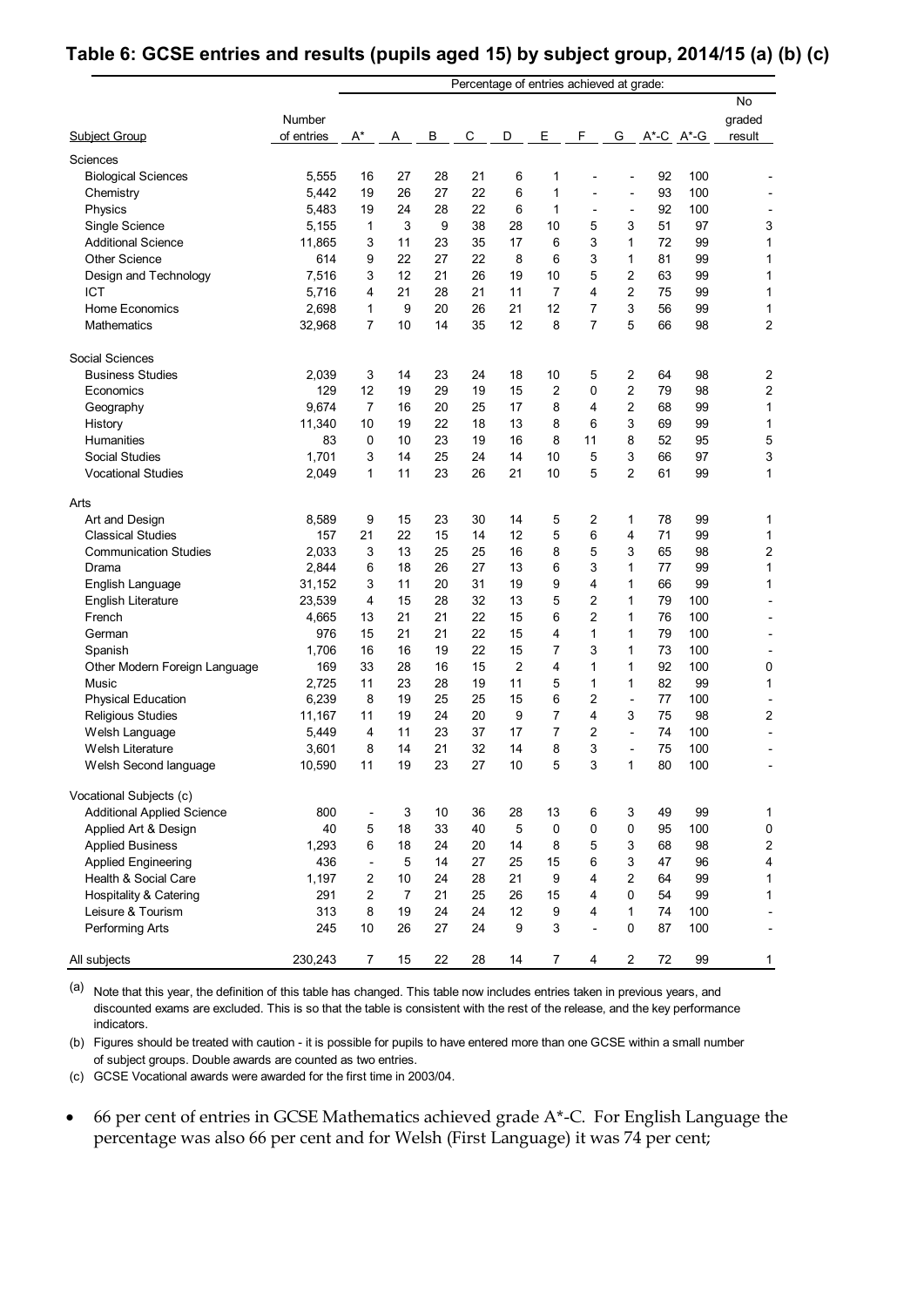# **Table 7: A level entries and results (pupils aged 17) by subject group, 2014/15 (a) (b) (c)**

|                               |            | Percentage of entries achieved at grade: |         |         |         |         |                |          |          |                         |
|-------------------------------|------------|------------------------------------------|---------|---------|---------|---------|----------------|----------|----------|-------------------------|
|                               | Number     |                                          |         |         |         |         |                |          |          | No graded               |
| Subject Group                 | of entries | $A^*$                                    | Α       | В       | C       | D       | Ε              | $A^*$ -C | $A^*$ -E | result                  |
| Sciences                      |            |                                          |         |         |         |         |                |          |          |                         |
| <b>Biological Sciences</b>    | 1,820      | 8                                        | 16      | 24      | 22      | 15      | 13             | 71       | 99       | 1                       |
| Chemistry                     | 1,486      | 9                                        | 27      | 25      | 18      | 13      | 8              | 79       | 100      |                         |
| Physics                       | 1,024      | 7                                        | 21      | 26      | 20      | 18      | 7              | 74       | 99       | 1                       |
| <b>Other Science</b>          | 183        | 5                                        | 18      | 21      | 27      | 20      | 7              | 71       | 98       | $\overline{\mathbf{c}}$ |
| Design and Technology         | 640        | 2                                        | 10      | 21      | 32      | 24      | 10             | 65       | 99       | 1                       |
| <b>ICT</b>                    | 816        | 1                                        | 6       | 15      | 26      | 28      | 19             | 48       | 96       | 4                       |
| <b>Home Economics</b>         | 12         | 0                                        | 0       | 25      | 17      | 17      | 42             | 42       | 100      | 0                       |
| <b>Mathematics</b>            | 2,649      | 21                                       | 26      | 22      | 15      | 10      | 5              | 84       | 99       | $\mathbf{1}$            |
| Social Sciences               |            |                                          |         |         |         |         |                |          |          |                         |
| <b>Business Studies</b>       | 496        | 3                                        | 9       | 25      | 27      | 25      | 10             | 64       | 98       | $\overline{\mathbf{c}}$ |
| Economics                     | 308        | 9                                        | 21      | 25      | 23      | 13      | 7              | 79       | 99       | 1                       |
| Geography                     | 1,407      | 6                                        | 15      | 29      | 27      | 16      | 6              | 78       | 99       | $\mathbf{1}$            |
| History                       | 2,526      | 4                                        | 19      | 38      | 29      | 9       | 2              | 89       | 100      |                         |
| <b>Social Studies</b>         | 2,130      | 5                                        | 12      | 23      | 27      | 20      | 12             | 66       | 98       | $\boldsymbol{2}$        |
| <b>Vocational Studies</b>     | 7          | 14                                       | 14      | 14      | 14      | 14      | 29             | 57       | 100      | 0                       |
| Arts                          |            |                                          |         |         |         |         |                |          |          |                         |
| Art and Design                | 1,461      | 11                                       | 15      | 26      | 27      | 15      | 5              | 79       | 100      |                         |
| <b>Classical Studies</b>      | 65         | 5                                        | 14      | 18      | 32      | 18      | 12             | 69       | 100      | 0                       |
| <b>Communication Studies</b>  | 708        | 2                                        | 10      | 29      | 36      | 19      | 4              | 76       | 100      |                         |
| Drama                         | 564        | 3                                        | 14      | 31      | 32      | 14      | 5              | 81       | 100      | 0                       |
| English Language              | 772        | 4                                        | 11      | 31      | 32      | 18      | 4              | 78       | 100      | 0                       |
| <b>English Literature</b>     | 1,802      | 7                                        | 13      | 29      | 29      | 18      | 4              | 78       | 100      |                         |
| French                        | 345        | 5                                        | 21      | 31      | 25      | 12      | 6              | 82       | 100      |                         |
| German                        | 101        | 3                                        | 17      | 32      | 19      | 27      | 3              | 70       | 100      | 0                       |
| Spanish                       | 149        | 4                                        | 22      | 31      | 24      | 13      | 5              | 81       | 99       | $\mathbf{1}$            |
| Other Modern Foreign Language | 79         | 15                                       | 41      | 22      | 14      | 4       | 3              | 91       | 97       | 3                       |
| Music                         | 357        | 3                                        | 16      | 30      | 29      | 16      | 6              | 78       | 100      |                         |
| <b>Physical Education</b>     | 544        | 4                                        | 8       | 19      | 28      | 24      | 14             | 60       | 98       | 2                       |
| <b>Religious Studies</b>      | 1,441      | 4                                        | 19      | 31      | 27      | 14      | 5              | 81       | 100      |                         |
| Welsh Language                | 280        | 3                                        | 18      | 26      | 33      | 18      | $\overline{2}$ | 80       | 100      | 0                       |
| Welsh Second language         | 269        | 3                                        | 12      | 26      | 32      | 21      | 6              | 73       | 100      | 0                       |
| Vocational Subjects (c)       |            |                                          |         |         |         |         |                |          |          |                         |
| Applied Art & Design          | 17         | 47                                       | 53      | 0       | 0       | 0       | 0              | 100      | 100      | 0                       |
| <b>Applied Business</b>       | 457        | 3                                        | 14      | 23      | 33      | 19      | 7              | 73       | 100      |                         |
| <b>Applied Engineering</b>    | $\star$    | $\star$                                  | $\star$ | $\star$ | $\star$ | $\star$ | $\star$        | $\star$  | $\star$  | $\star$                 |
| Applied ICT                   | 309        | $\overline{a}$                           | 4       | 20      | 36      | 25      | 12             | 61       | 98       | 2                       |
| <b>Applied Science</b>        | 232        | 1                                        | 6       | 25      | 40      | 22      | 5              | 71       | 99       | 1                       |
| Health & Social Care          | 668        | 1                                        | 8       | 29      | 33      | 19      | 9              | 71       | 99       | 1                       |
| Leisure & Recreation          | $\star$    | $\star$                                  | $\star$ | $\star$ | $\star$ | $\star$ | $\star$        | $\star$  | $\star$  |                         |
| Performing Arts               | 39         | 5                                        | 8       | 28      | 23      | 23      | 13             | 64       | 100      | 0                       |
| Travel & Tourism              | 84         | 1                                        | 8       | 18      | 37      | 29      | $\overline{7}$ | 64       | 100      | 0                       |
| All subjects                  | 26,259     | $\overline{7}$                           | 16      | 27      | 26      | 16      | 7              | 76       | 99       | 1                       |

(a) Note that this year, the definition of this table has changed. This table now includes entries taken in previous years, and discounted exams are excluded. This is so that the table is consistent with the rest of the release, and the key performance indicators.

(b) Figures should be treated with caution - it is possible for pupils to have entered more than one A-level within a small number of subject groups. Double awards are counted as two entries.

(c) A-level Vocational awards were awarded for the first time in 2003/04.

The most popular subject for 17 year olds at A level in 2014/15 was Mathematics, with 2,649 entries.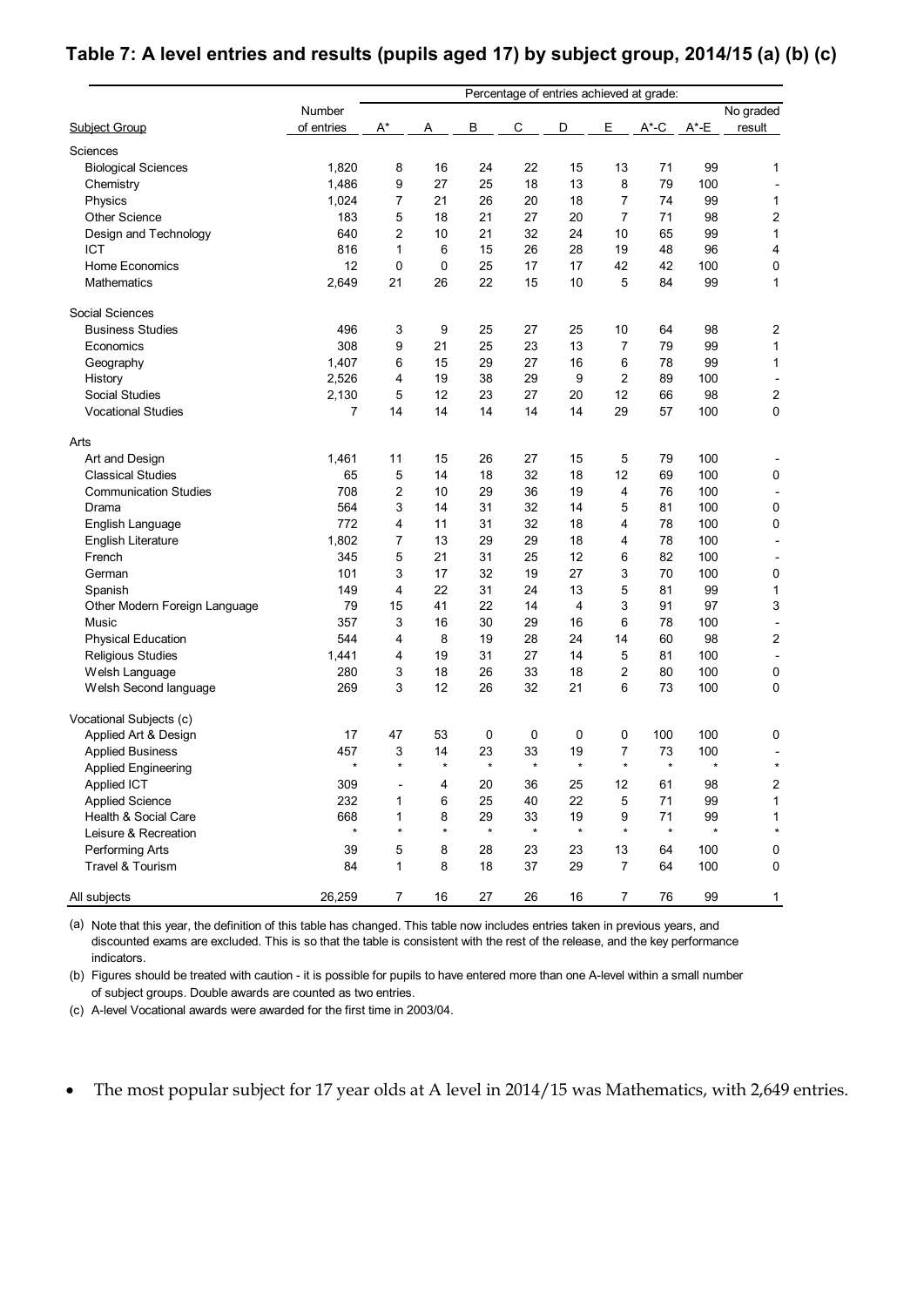# **Table 8: Key Stage 4 indicators by free school meal entitlement (a) (b)**

Pupils aged 15 at the start of the academic year

|                        |         |        | Percentage of pupils achieving: |                      |                                                               |                              |                                         |  |
|------------------------|---------|--------|---------------------------------|----------------------|---------------------------------------------------------------|------------------------------|-----------------------------------------|--|
| <b>FSM Eligibility</b> | Year    | Cohort | Level 1<br>threshold            | Level 2<br>threshold | Level 2 including<br>English/ Welsh and<br><b>Mathematics</b> | Core<br>Subject<br>Indicator | Average<br>capped wider<br>points score |  |
| Eligible for FSM       | 2006/07 | 4,944  | 73.8                            | 26.7                 | 18.0                                                          | 16.0                         |                                         |  |
|                        | 2007/08 | 4,831  | 72.1                            | 28.0                 | 18.7                                                          | 18.9                         | $\ddotsc$                               |  |
|                        | 2008/09 | 4,966  | 75.8                            | 32.5                 | 20.1                                                          | 19.5                         |                                         |  |
|                        | 2009/10 | 5,148  | 78.3                            | 35.3                 | 20.7                                                          | 19.8                         | 237.5                                   |  |
|                        | 2010/11 | 5,366  | 79.8                            | 40.9                 | 22.0                                                          | 21.1                         | 247.8                                   |  |
|                        | 2011/12 | 5,186  | 83.3                            | 50.9                 | 23.4                                                          | 21.9                         | 268.5                                   |  |
|                        | 2012/13 | 5,705  | 85.8                            | 57.8                 | 25.8                                                          | 23.2                         | 281.8                                   |  |
|                        | 2013/14 | 5,338  | 87.7                            | 65.3                 | 27.8                                                          | 26.6                         | 295.2                                   |  |
|                        | 2014/15 | 5,154  | 89.4                            | 69.4                 | 31.6                                                          | 29.3                         | 303.7                                   |  |
| Not eligible for FSM   | 2006/07 | 31,854 | 92.0                            | 60.4                 | 47.7                                                          | 44.8                         |                                         |  |
|                        | 2007/08 | 31,908 | 91.6                            | 61.9                 | 48.7                                                          | 49.2                         |                                         |  |
|                        | 2008/09 | 30,729 | 92.9                            | 66.4                 | 52.1                                                          | 50.8                         |                                         |  |
|                        | 2009/10 | 30,106 | 93.9                            | 69.6                 | 54.6                                                          | 53.2                         | 321.9                                   |  |
|                        | 2010/11 | 28,979 | 94.7                            | 73.5                 | 55.7                                                          | 54.2                         | 329.6                                   |  |
|                        | 2011/12 | 28,584 | 95.5                            | 78.0                 | 56.6                                                          | 54.7                         | 339.4                                   |  |
|                        | 2012/13 | 29,449 | 96.4                            | 83.0                 | 58.5                                                          | 55.3                         | 347.7                                   |  |
|                        | 2013/14 | 28,370 | 97.3                            | 87.4                 | 61.6                                                          | 59.0                         | 356.0                                   |  |
|                        | 2014/15 | 27,426 | 97.6                            | 88.9                 | 64.1                                                          | 61.2                         | 358.1                                   |  |

(a) Up to 2005/06, includes GCSEs, GCSE Short Course, GNVQs and NVQs. From 2006/07, includes all qualifications approved for pre-16 use in Wales

(b) The sum of pupils eligible and not eligible for free school meals does not equal the total number of pupils aged 15 shown in table 1. This is because the data in this table only includes pupils who we are able to match between the Welsh Examinations Database and the School Census. Independent schools and PRUs do not complete the school census and results for pupils in these schools are not included.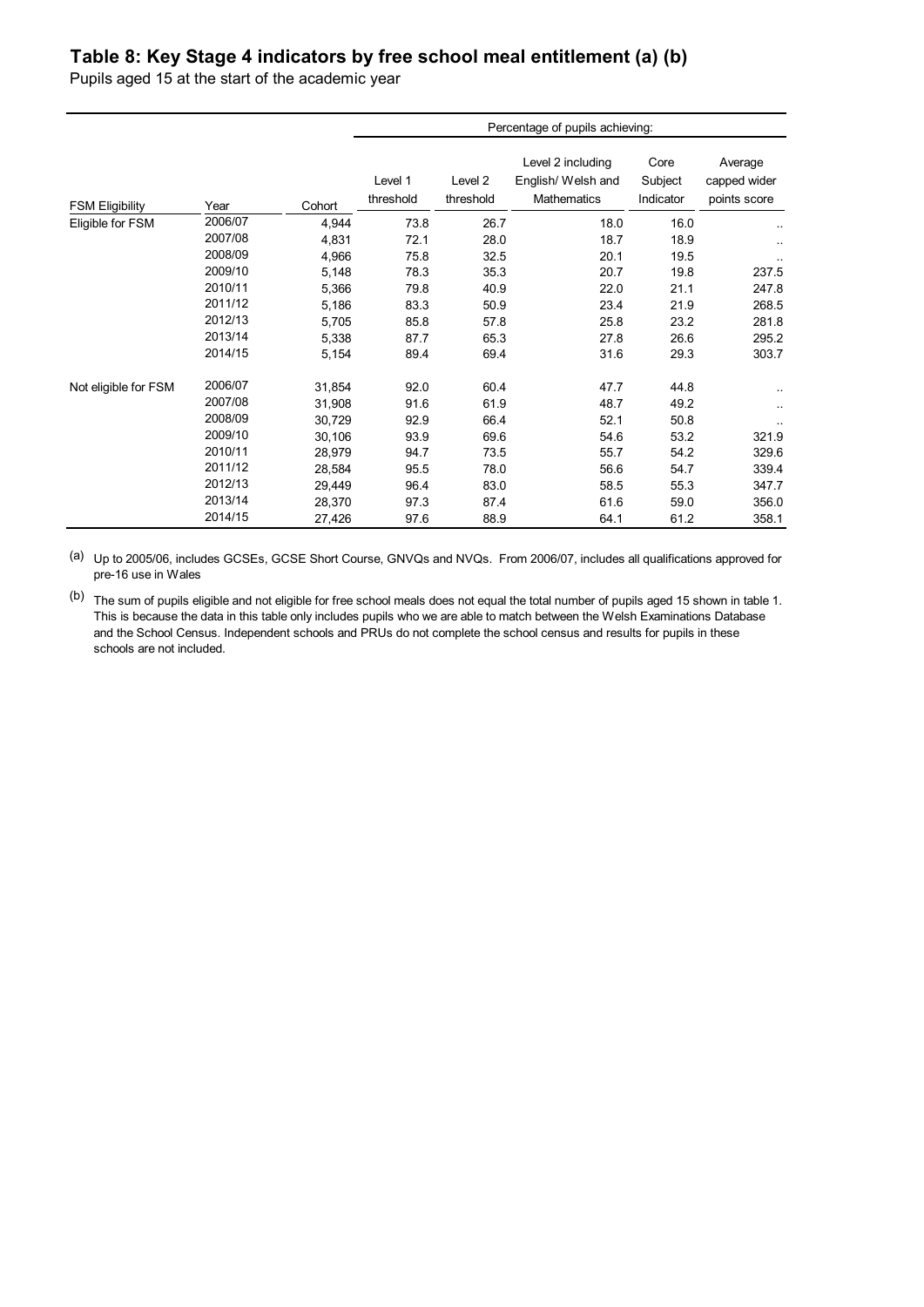# **Accessing the data electronically**

The data behind the chart and tables in this release can be found on StatsWales (a free-to-use internet service that allows visitors to view, manipulate, create and download tables). Please select "Education and Skills" and then "Schools and Teachers" at the navigation screen of the following site: <https://statswales.wales.gov.uk/Catalogue>

School level data for 2014/15 and earlier will be published on My Local School later in December 2015: <http://mylocalschool.wales.gov.uk/>

School level data is also available on request.

# **Notes**

# **1 Context**

# **1.1 Related Publications**

Data for England and Northern Ireland can be found at the links below. Note that the data produced by these administrations are based on pupils at the end of Key Stage 4, whereas we publish on the basis of pupils aged 15. Following the changes to qualifications levels, equivalencies, discounting and rules around re-entry in England in 2014, data for England are no longer on a comparable basis – see also section 5.5. Comparisons cannot be made with Scotland because their examination system and qualifications are different.

Developments are underway in Wales in moving towards producing indicators based on pupils at the end of Key Stage 4.

For further information or advice on the constraints of international comparisons please e-mail [school.stats@wales.gsi.gov.uk.](mailto:school.stats@wales.gsi.gov.uk)

For reference, examination results for the other UK countries can be found by following the links below:

#### **England**

[Provisional GCSE and Equivalent Results in England 2014/15](https://www.gov.uk/government/statistics/provisional-gcse-and-equivalent-results-in-england-2014-to-2015)

[Provisional A-Level and other Level 3 Results in England 2014/15](https://www.gov.uk/government/statistics/a-level-and-other-level-3-results-2014-to-2015-provisional)

#### **Northern Ireland**

[Qualifications and Destinations of Northern Ireland School Leavers 2013/14](http://www.deni.gov.uk/index/32-statisticsandresearch_pg/32_statistical_publications-indexofstatisticalpublications_pg/32_statistical_publications_pressreleases_pg/32_national_statistics_school_leavers_pg.htm)

# **Scotland**

[Summary statistics for attainment, leaver destinations and healthy living, No.5: 2015 Edition](http://www.gov.scot/Publications/2015/06/2579)

The Department for Education summarise the data from each UK country in the annual volume [Education and Training Statistics for the United Kingdom](https://www.gov.uk/government/statistics/education-and-training-statistics-for-the-united-kingdom-2015)

For more information on comparability, see section 5.5.

We also publish information on teacher assessments in core and non core subjects at foundation phase and key stages 2 and 3, which can be found here: <http://gov.wales/statistics-and-research/?topic=Education+and+skills&lang=en>

The figures differ from those published by Awarding Organisations in August. The Awarding Organisations' figures related to the outcome of the individual subject areas for all candidates in England, Wales and Northern Ireland, regardless of their age. The figures published in this Statistical First Release focus on the overall performance of candidates aged 15 and 17 taking these examinations in Wales only. These figures are here:

<http://www.jcq.org.uk/examination-results>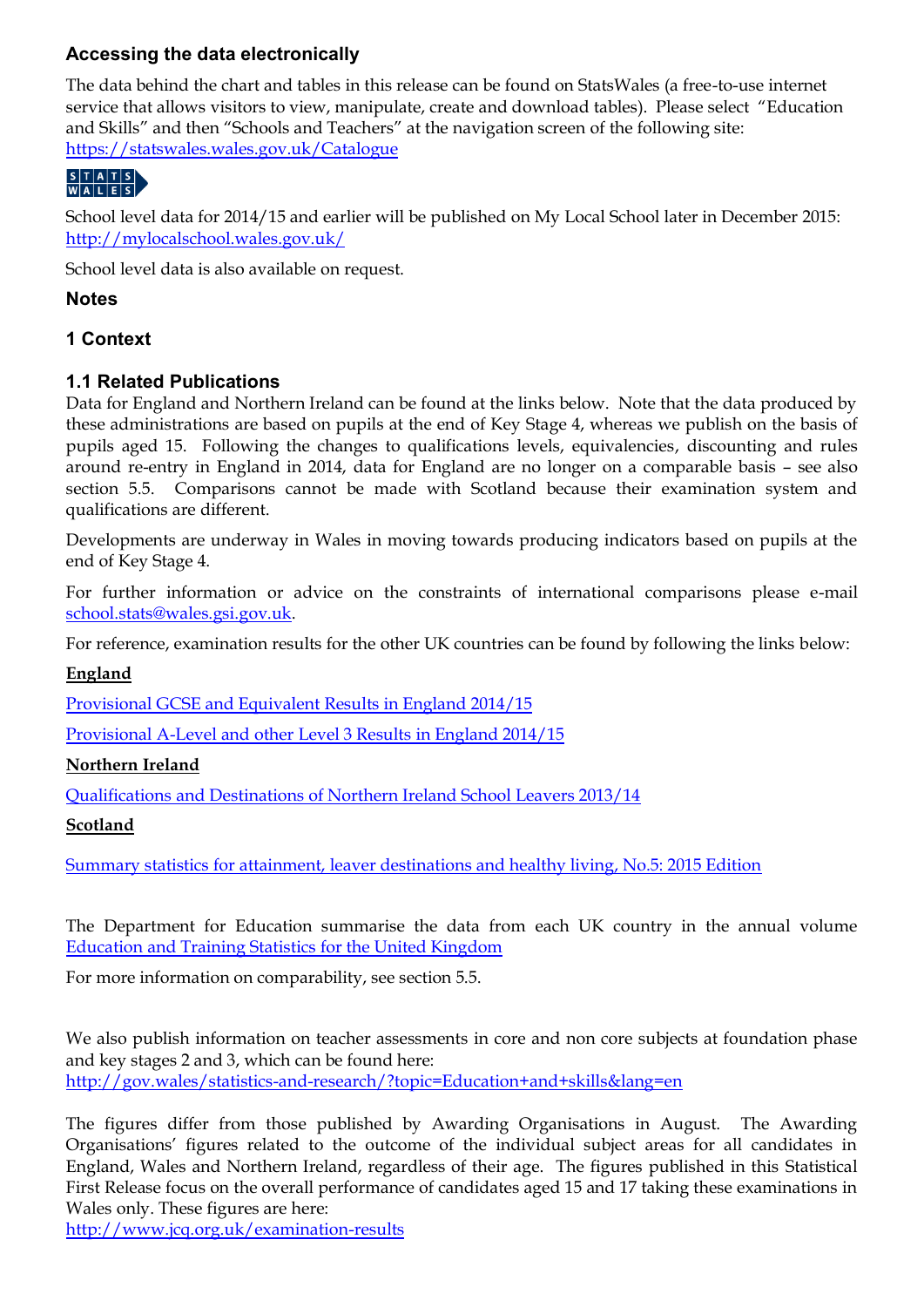# **2 Data Source**

The statistics are collated from a number of awarding organisations over the summer. The following awarding organisations provided data for this release: ABC Awards, Agored, AQA, ASDAN, Associated Board of the Royal Schools of Music (ABRSM), British Computer Society (BCS), British Safety Council (BSC), CACHE, City and Guilds, CCEA, Cambridge International Examinations (CIE), Chartered Institute of Environmental Health (CIEH), C Skills, EMTA Awards Ltd (EAL), Edexcel, EDI, IFS School of Finance, ILM, IMI Awards Ltd (IMIAL), NCFE, National Open College Network (NOCN), OCR, Rock School Ltd (RSL), The Prince's Trust (PT), VTCT, WJEC.

# **3 Definitions**

## **3.1 Coverage**

The statistics in this release cover all maintained and independent schools in Wales. Only results for pupils aged 15 and 17 received from the awarding organisations listed above are included. Examinations taken at an earlier age are also included. Any examinations achieved before the age of 15 will be held back and included in the school year in which the pupil turns 15.

The information in this release relates to all schools for Wales figures and to maintained secondary schools, special schools and pupil referral units for LA figures.

Only qualifications taken up to the 31 August 2015 are included. In some cases, awards taken in the academic year 2014/15 were awarded late due to administration delays of awarding organisations. As this was not the fault of the school, these have been included. The figures now include any exam regrades, resits and missing qualifications where evidence was provided from schools within the allotted time period or was provided automatically by the awarding organisations.

Up to 2005/06, the statistics include GCSEs, GCSE short course, GNVQs and NVQs only. From 2006/07, the statistics include all qualifications approved for pre-16 or 16-18 use in Wales. The introduction of the wider definition has meant the inclusion of a larger range of qualifications and thus an increase in the headline indicators of performance. An explanation of the different types of qualifications can be found at: <https://www.gov.uk/what-different-qualification-levels-mean>

# **3.2 Threshold indicators and points**

Indicators showing threshold equivalencies were published (as provisional indicators) for the first time in 2007 and are now the headline indicators of performance in secondary schools. Thresholds represent a volume, or 'size', of qualifications at a specific level on the National Qualifications Framework (NQF). Three thresholds have been established: Level 1 – a volume of qualifications at Level 1 equivalent to the volume of 5 GCSEs at grade A\*-G; Level 2 – a volume of qualifications at Level 2 equivalent to the volume of 5 GCSEs at grade A\*-C; Level 3 – a volume of qualifications at Level 3 equivalent to the volume of 2 A levels at grade A\*-E.

The average capped wider points score is calculated using the best 8 results for each pupil. Further information on how the capped points score is produced can be found in the technical document at the link below:

[http://gov.wales/statistics-and-research/examination-results/?lang=en#/statistics-and](http://gov.wales/statistics-and-research/examination-results/?lang=en#/statistics-and-research/examination-results/?lang=en)[research/examination-results/?lang=en](http://gov.wales/statistics-and-research/examination-results/?lang=en#/statistics-and-research/examination-results/?lang=en)

The average wider points score includes all approved qualifications.

English Literature and Welsh literature can count towards the L2 threshold including A\*-C in English/Welsh First language and maths.

# **3.3 Discounting**

An examination is discounted when a pupil achieves a higher grade or higher level qualification in the **same subject group**. If a qualification is discounted then **it does not** count towards the key indicators published in this release, or in any other official statistics published by the Welsh Government. We discount similar qualifications within the following subject groups: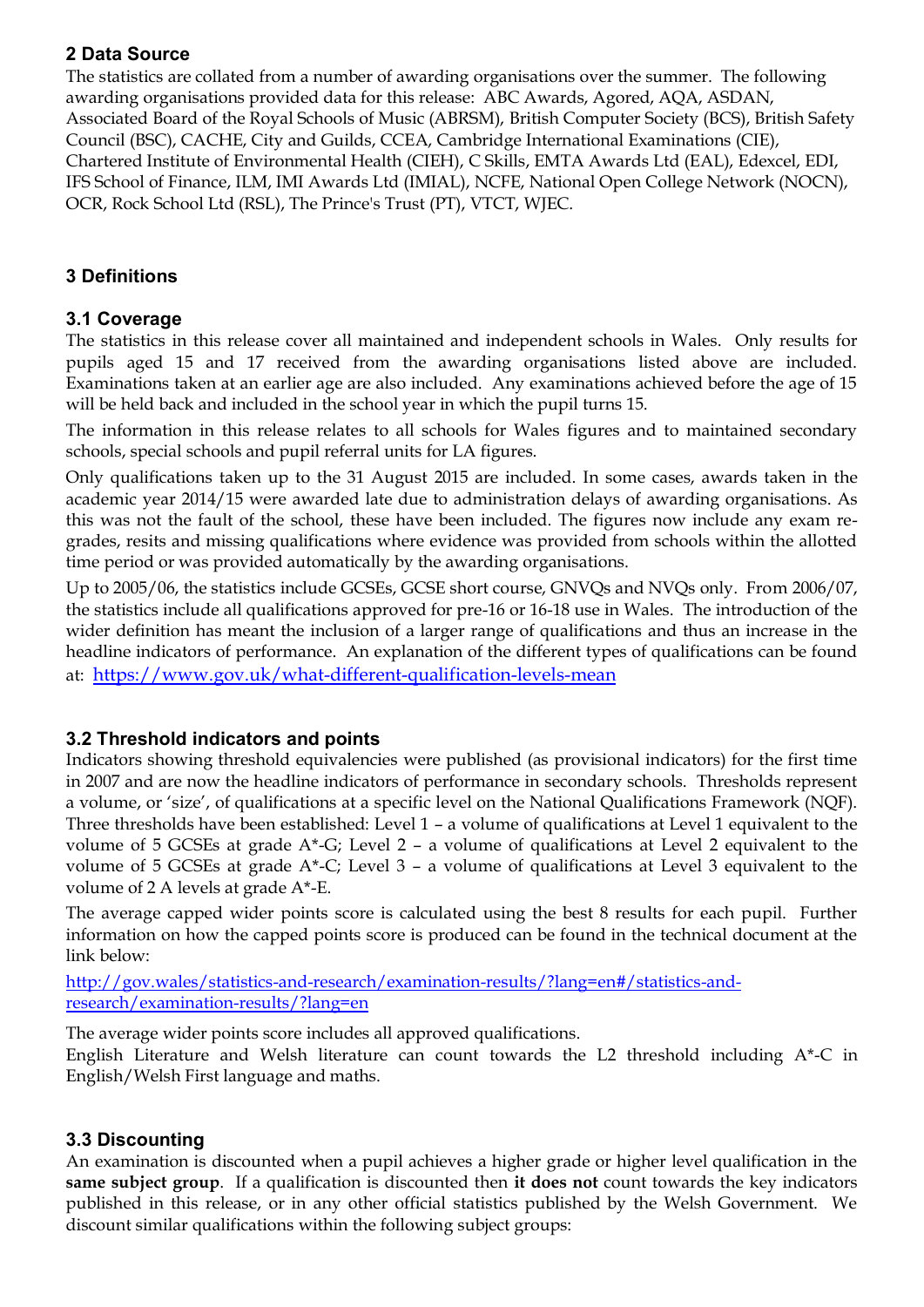**Group 1:** Entry level qualifications, GCSE short course, full GCSE, vocational double award GCSEs

**Group 2:** AS level, vocational double AS level, A levels, vocational double A level, AS Vocational Certificate of Education, Advanced Vocational Certificate of Education, Advanced Vocational Certificate of Education double award

**Group 3:** free standing maths qualifications

**Group 4:** key skills

**Group 5:** the Award in Digital Applications (AiDA), the Certificate in Digital Applications (CiDA), the Extended Certificate in Digital Applications (CiDA+) and the Diploma in Digital Applications (DiDA).

**Group 6:** NVQs

**Group 7:** BTECs and other qualifications

**Group 8:** the Welsh Baccalaureate

## **3.4 Performance of pupils eligible for FSM**

For the first time we have included a new table in the release (Table 8), which shows the key indicators for 15 year olds at Key Stage 4 by FSM eligibility. Improved data matching processes have enabled us to publish this data earlier. In previous years this data has been published in January or March as part of the following release:

<http://gov.wales/statistics-and-research/academic-achievement-free-school-meals/?lang=en>

The [Rewriting the Future Report](http://gov.wales/topics/educationandskills/schoolshome/raisingstandards/rewriting-the-future-schools/?lang=en) , issued in June 2014, uses the percentage of pupils eligible for free school meals achieving various measures at the end of Key Stage 4 as one of the key performance indicators. These data can be found in table 8 of this bulletin.

The [Tackling Poverty Action Plan,](http://gov.wales/topics/people-and-communities/tacklingpoverty/publications/taking-forward-tack-pov-plan/?lang=en) issued in July 2013, uses the percentage of pupils eligible for free school meals who achieve the Level 2 threshold including English/Welsh and mathematics at Key Stage 4 as a key performance indicators to measure progress against the objectives of this plan. This data can be found in Table 8.

# **4 Rounding and symbols**

In tables where figures have been rounded to the nearest final digit, there may be an apparent discrepancy between the sum of the constituent items and the total shown.

The following symbols have been used throughout the publication:

(p) provisional

- percentages less than 0.5 but higher than zero
- . not applicable
- .. not available
- $\sim$  not yet available
- figure is less than 5, or is based on a figure less than 5.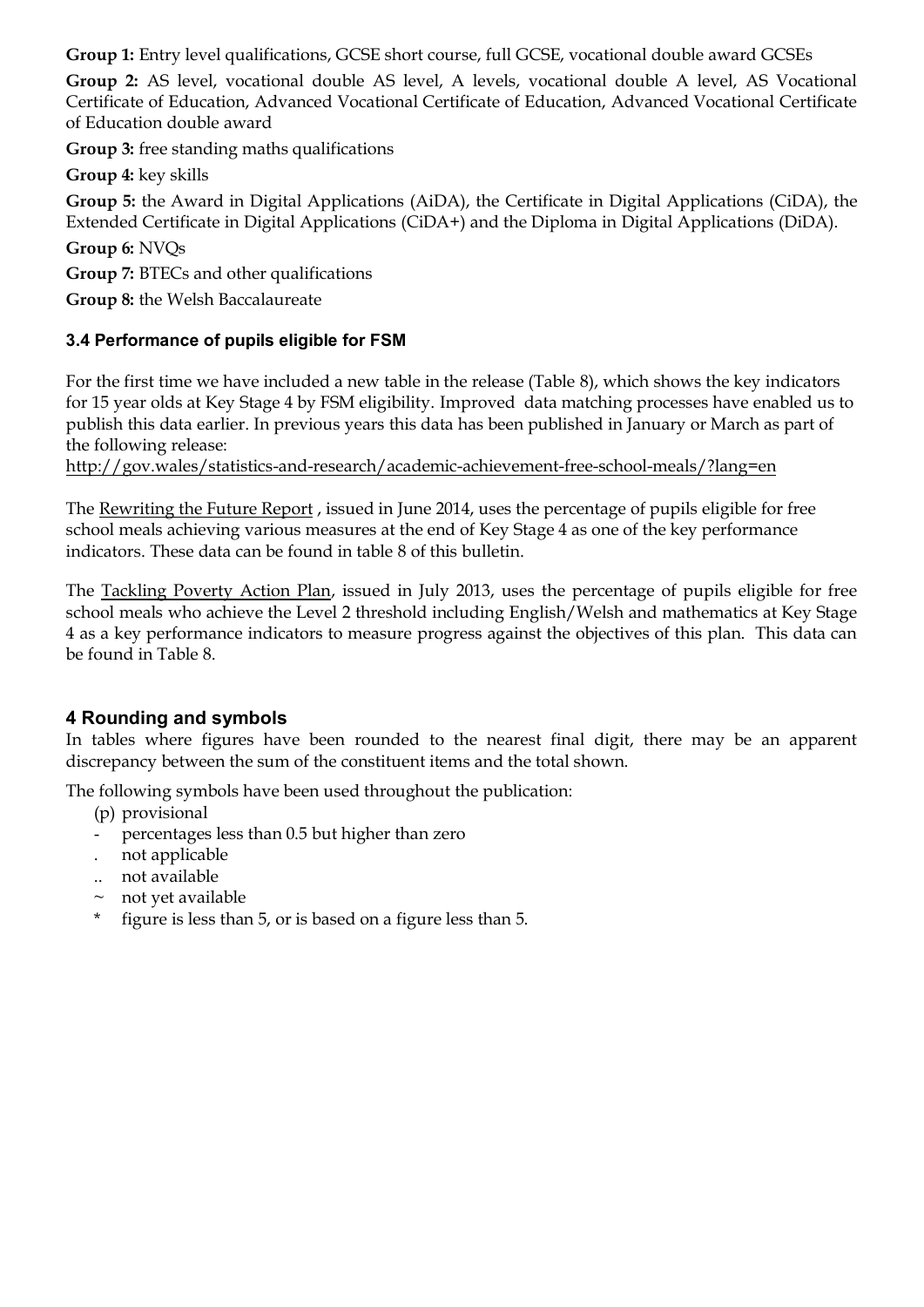# **5 Key Quality Information**

This section provides a summary of information on this output against five dimensions of quality: Relevance, Accuracy, Timeliness and Punctuality, Accessibility and Clarity, and Comparability. It also covers specific issues relating to quality of the 2014/15 data, and describes the quality management tool applied to this area of work.

# **5.1 Relevance**

The statistics are used both within and outside the Welsh Government to monitor educational trends and as a baseline for further analysis of the underlying data. Some of the key users are:

- Ministers and the Members Research Service in the National Assembly for Wales;
- The Department for Education and Skills in the Welsh Government;
- Estyn;
- Other government departments;
- The research community;
- Regional education consortia, Local Authorities and schools;
- Students, academics and universities;
- Individual citizens, private companies and the media.

These statistics are used in a variety of ways. Some examples of these are:

- Monitoring education strategies such as *Rewriting the Future* and wider policy strategies such as the *Tackling Poverty action plan*;
- General background and research;
- Inclusions in reports and briefings;
- Advice to Ministers;
- The all-Wales education core data packs;
- LA and school comparisons and benchmarks;
- To inform the education policy decision-making process in Wales including school reorganisation;
- School Categorisation for Wales;
- To inform ESTYN during school inspections;
- The education domain of the Welsh Index of Multiple Deprivation;
- Publication of school-level data on My Local School;
- To assist in research in educational attainment.

# **5.2 Accuracy**

Schools and local authorities have now had an opportunity to assess the provisional results for accuracy, and have supplied amended information where applicable. In keeping with previous years, the change between provisional and final data for most indicators is less than 1 percentage point. The following revisions have been made to the provisional Wales level data published on September 24<sup>th</sup>: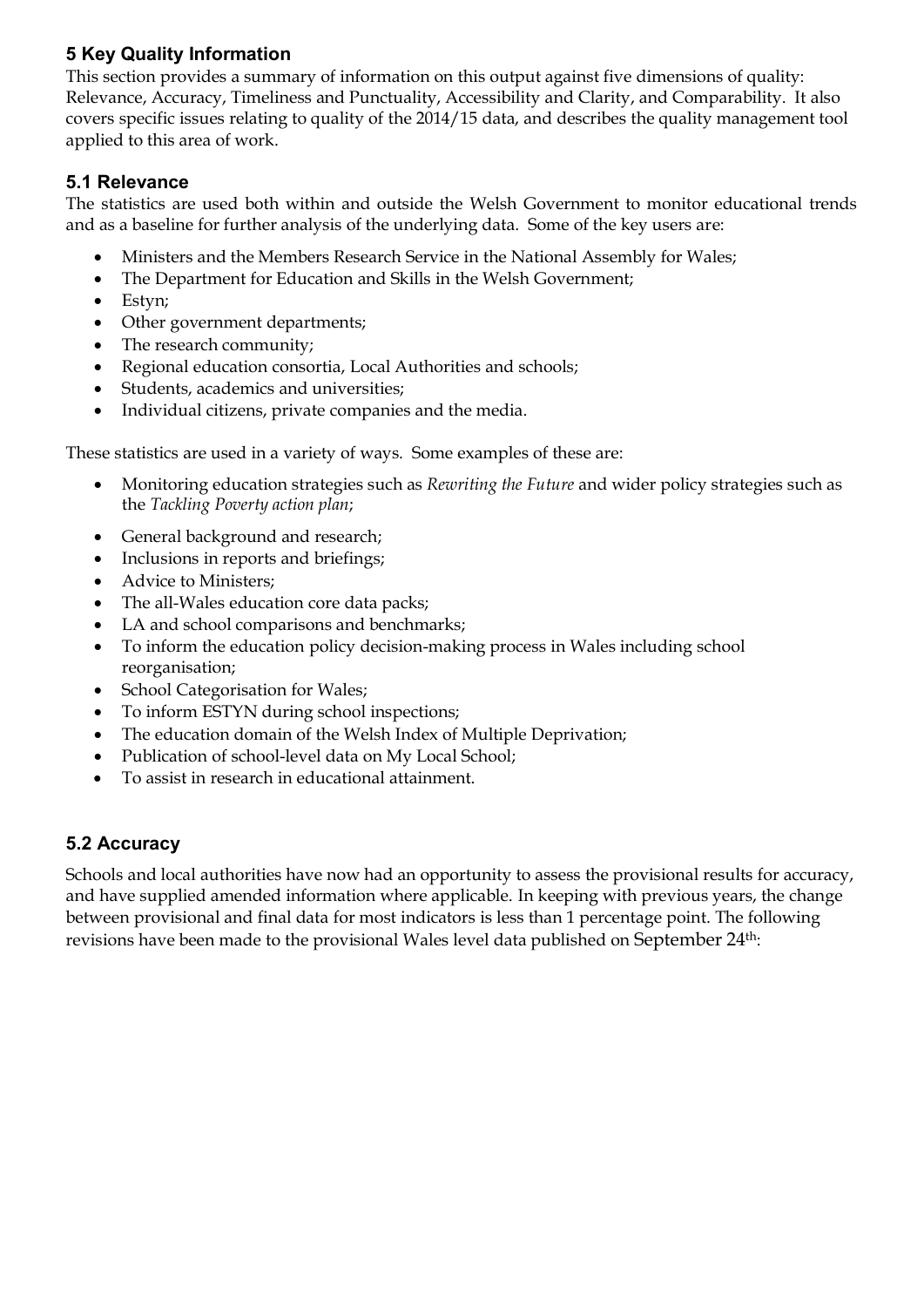#### **Pupils aged 15 at the start of the academic year**

|                  |           |              |              | Percentage of pupils aged 15 who |              |              |              |
|------------------|-----------|--------------|--------------|----------------------------------|--------------|--------------|--------------|
|                  |           |              |              | achieved the                     |              |              |              |
|                  |           |              |              | Level 2                          |              |              |              |
|                  |           |              |              | threshold                        |              |              |              |
|                  |           |              |              | including a                      |              |              |              |
|                  |           |              |              | GCSE grade                       |              |              | Average      |
|                  |           |              |              | A*-C in English                  |              | Average      | capped       |
|                  | Number of | achieved the | achieved the | or Welsh first                   | achieved the | wider        | wider        |
|                  | pupils    | Level 1      | Level 2      | language and                     | Core Subject | points score | points score |
|                  | aged 15   | threshold    | threshold    | mathematics                      | Indicator    | per pupil    | per pupil    |
| 2014/15          | 34.004    | 94.4         | 84.1         | 57.9                             | 54.8         | 530.7        | 343.5        |
| Difference from  | $-1$      | 0.1          | 0.7          | 0.4                              | 0.5          | 5.9          | 1.2          |
| provisional data | (people)  | $%$ points)  | $%$ points)  | (% points)                       | (% points)   | (points)     | (points)     |

#### **Pupils aged 17 at the start of the academic year**

|                                     | Number of<br>pupils aged 17<br>entering a<br>volume<br>equivalent to 2 | Percentage of 17<br>year old pupils<br>entering a volume<br>equivalent to 2<br>A levels who<br>achieved the | Number of          | Average wider<br>points score for |
|-------------------------------------|------------------------------------------------------------------------|-------------------------------------------------------------------------------------------------------------|--------------------|-----------------------------------|
|                                     | A levels                                                               | Level 3 threshold                                                                                           | pupils aged 17     | pupils aged 17                    |
| 2014/15                             | 11.838                                                                 | 97.0                                                                                                        | 13,473             | 799.7                             |
| Difference from<br>provisional data | 21<br>(people)                                                         | 0.1<br>(% points)                                                                                           | $-142$<br>(people) | 12.5<br>(points)                  |

The revisions are mainly due to two factors:

- a. schools have informed us of additional qualifications gained by their students from awarding organisations we have not approached;
- b. we refresh the data from the awarding organisations approached, to include any remarks or late awards.

#### **Revisions to Table 3**

Data for the years 2009 to 2011 in Table 3 have been revised after an error was found in the number of pupils aged 17 entering a volume equivalent to 2 A-levels. This has had a minor effect on the L3 threshold figures for these years, and the table below shows the effect of these revisions.

#### **Level 3 Indicators for pupils aged 17 at the start of the academic year**

|                         |                 | Percentage of 17  |
|-------------------------|-----------------|-------------------|
|                         | Number of       | year old pupils   |
|                         | pupils aged 17  | entering a volume |
|                         | entering a      | equivalent to 2   |
|                         | volume          | A levels who      |
|                         | equivalent to 2 | achieved the      |
|                         | A levels        | Level 3 threshold |
| 2008/09 (r)             | 11,544          | 95.9              |
| 2008/09 (previous data) | 11,367          | 96.0              |
| <b>Difference</b>       | 177             | $-0.1$            |
|                         |                 |                   |
| 2009/10 (r)             | 11,662          | 94.8              |
| 2009/10 (previous data) | 11,653          | 94.9              |
| <b>Difference</b>       | 9               | $-0.1$            |
|                         |                 |                   |
| 2010/11 (r)             | 11,489          | 96.5              |
| 2010/11 (previous data) | 11,512          | 96.3              |
| Difference              | $-23$           | 0.2               |